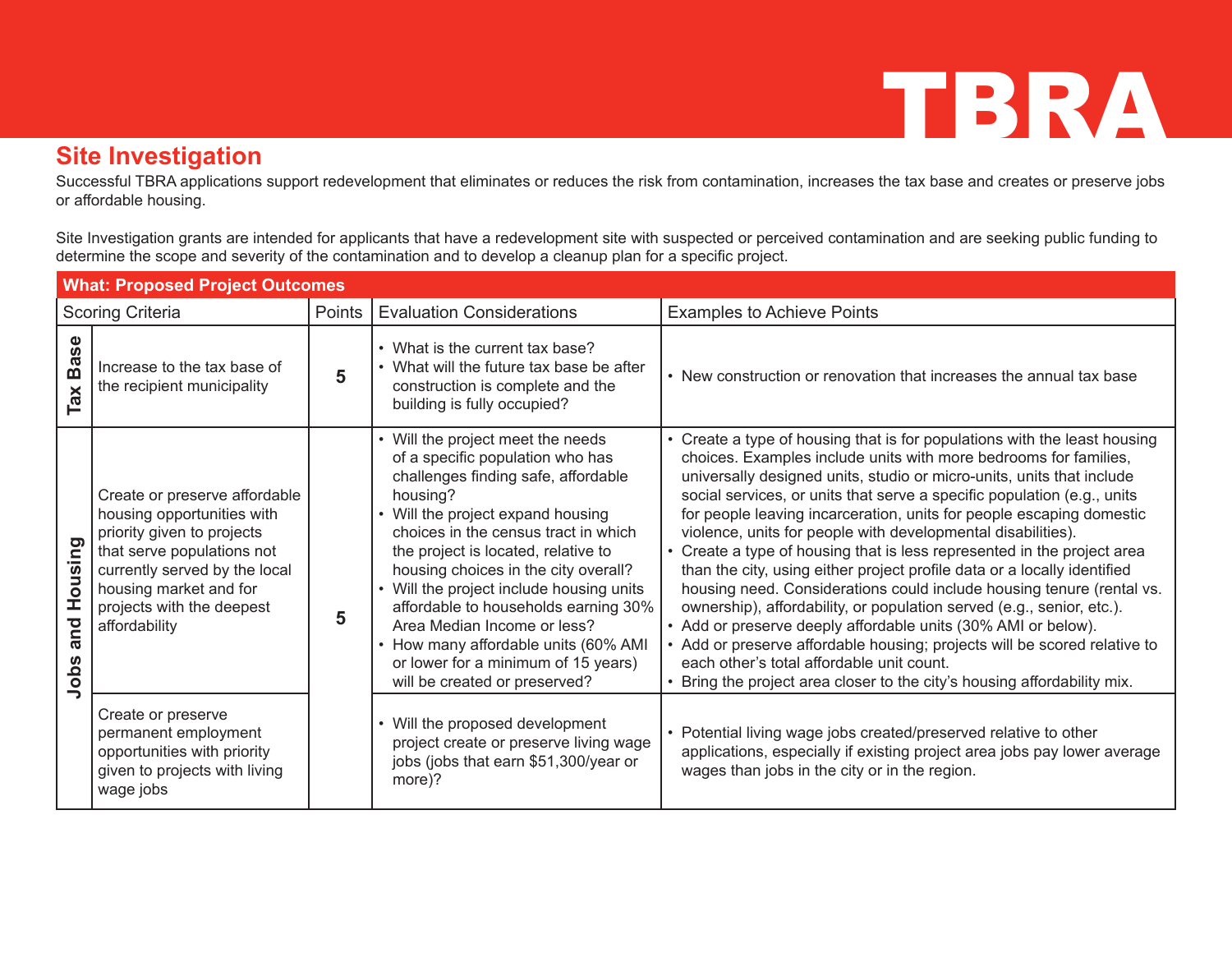| <b>What: Proposed Project Outcomes</b>   |                                                                                                             |                |                                                                                                                                                                                                                                                                                                                                                                                                                                                                                                                                                                                                               |                                                                                                                                                                                                                                                                                                            |  |
|------------------------------------------|-------------------------------------------------------------------------------------------------------------|----------------|---------------------------------------------------------------------------------------------------------------------------------------------------------------------------------------------------------------------------------------------------------------------------------------------------------------------------------------------------------------------------------------------------------------------------------------------------------------------------------------------------------------------------------------------------------------------------------------------------------------|------------------------------------------------------------------------------------------------------------------------------------------------------------------------------------------------------------------------------------------------------------------------------------------------------------|--|
| <b>Scoring Criteria</b>                  |                                                                                                             | Points         | <b>Evaluation Considerations</b>                                                                                                                                                                                                                                                                                                                                                                                                                                                                                                                                                                              | <b>Examples to Achieve Points</b>                                                                                                                                                                                                                                                                          |  |
| <b>Connected Development</b><br>Compact, | Develop vacant lots or re-use<br>vacant buildings                                                           | 15             | • Is the proposed redevelopment site on<br>a vacant lot or require renovation of an<br>existing building?                                                                                                                                                                                                                                                                                                                                                                                                                                                                                                     | • Propose redevelopment projects on vacant sites or projects that will<br>re-use vacant buildings.                                                                                                                                                                                                         |  |
|                                          | Increase the use of transit<br>and alternatives such as<br>walking or biking                                |                | • Is the redevelopment site located near<br>existing transit and/or a regional bike<br>trail?<br>Does the site location, sidewalks<br>and/or proposed or existing building<br>placement encourage tenants to walk<br>to nearby destinations?                                                                                                                                                                                                                                                                                                                                                                  | • Select a project location near transit services.<br>• Select a location near a regional bike trail.                                                                                                                                                                                                      |  |
|                                          | Support efficient growth in<br>the region through adaptive<br>reuse, infill development or<br>redevelopment |                | Is the proposed redevelopment site on<br>a vacant lot or require renovation of an<br>existing building?<br>• If the project involves housing, what<br>will be the future number of units per<br>acre?<br>• What is the proportion of gross<br>floor space relative to the size of<br>the redevelopment lot(s)? (This is<br>sometimes known as the floor-area<br>ratio or FAR.)<br>• If the project includes an industrial<br>use with at least 2 jobs per acre, is the<br>location near a street designated as a<br>freight corridor or within an area with<br>an existing regional concentration of<br>jobs? | • Propose redevelopment projects that increase the number of<br>residential units per acre (residential density) and/or the floor-area<br>ratio of the site.<br>• Projects with potential to increase the number of jobs particularly<br>within existing areas with a high regional concentration of jobs. |  |
|                                          | Demonstrate a market<br>demand for future<br>redevelopment proposals                                        | $5\phantom{1}$ | • What similar developments have been<br>built or are under construction near<br>the proposed redevelopment site in<br>the past 3 years?<br>• How full are the similar development<br>sites nearby?<br>• Have tenants been identified for the<br>proposed redevelopment?<br>• Have pre-construction leases been<br>signed for the proposed development?                                                                                                                                                                                                                                                       | • Identify similar developments existing or soon to be open near the<br>proposed redevelopment site.<br>• Identify occupancy or vacancy rates for similar developments near the<br>development site.<br>• Identify commitments by tenants, if any, for the proposed<br>redevelopment.                      |  |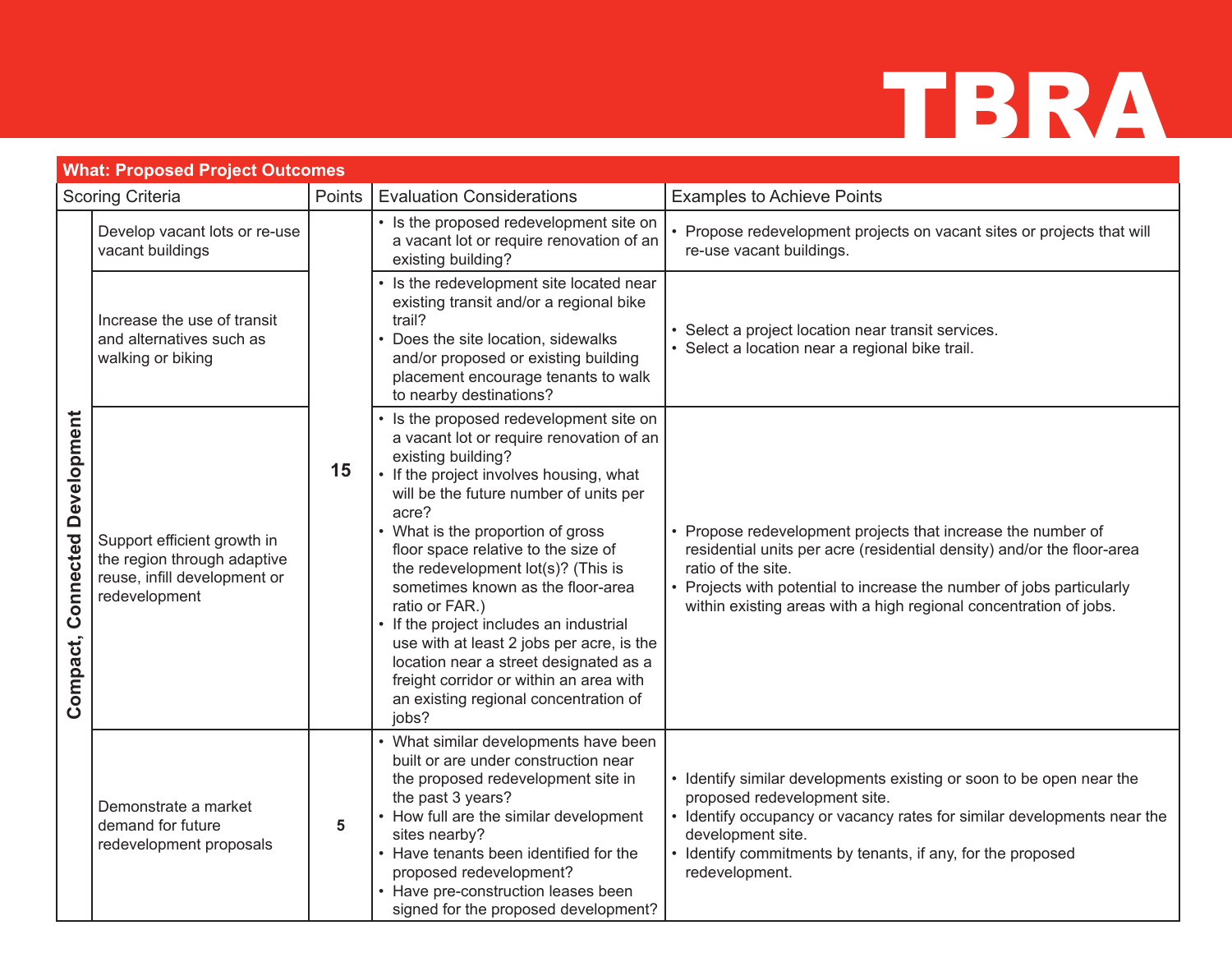| <b>What: Proposed Project Outcomes</b> |                                                                                                                                                                           |                |                                                                                                                                                                                                                                                                                                                                                                                                           |                                                                                                                                                                                                                                                                                                                                                                                                                                                                                                                            |  |  |
|----------------------------------------|---------------------------------------------------------------------------------------------------------------------------------------------------------------------------|----------------|-----------------------------------------------------------------------------------------------------------------------------------------------------------------------------------------------------------------------------------------------------------------------------------------------------------------------------------------------------------------------------------------------------------|----------------------------------------------------------------------------------------------------------------------------------------------------------------------------------------------------------------------------------------------------------------------------------------------------------------------------------------------------------------------------------------------------------------------------------------------------------------------------------------------------------------------------|--|--|
| <b>Scoring Criteria</b>                |                                                                                                                                                                           | Points         | <b>Evaluation Considerations</b>                                                                                                                                                                                                                                                                                                                                                                          | <b>Examples to Achieve Points</b>                                                                                                                                                                                                                                                                                                                                                                                                                                                                                          |  |  |
| Environmental Impact                   | Investigate contaminated<br>sites with the greatest<br>potential to improve the<br>environment and reduce risk<br>to human health                                         | 12             | • What are the expected contaminants<br>of concern for the redevelopment<br>project?                                                                                                                                                                                                                                                                                                                      | • Sites that pose the greatest expected risk to human health and the<br>environment.                                                                                                                                                                                                                                                                                                                                                                                                                                       |  |  |
|                                        | Potential to support equitable<br>environmental protection<br>based on project location and<br>potential impact of exposure                                               | 6              | • What is the expected exposure risk for<br>the contaminants identified (i.e., soil,<br>water, soil vapor, interior abatement,<br>$etc.$ )?<br>• Where is the project located?                                                                                                                                                                                                                            | • Sites within equitable development areas (meaning a Seeding<br>Equitable Environmental Development (SEED) eligible area) or<br>vulnerable populations that pose the greatest expected risk to human<br>health and the environment                                                                                                                                                                                                                                                                                        |  |  |
|                                        | <b>How: Proposed Project Process</b>                                                                                                                                      |                |                                                                                                                                                                                                                                                                                                                                                                                                           |                                                                                                                                                                                                                                                                                                                                                                                                                                                                                                                            |  |  |
| Process                                | Address a residential and/<br>or workforce need that was<br>identified by or with residents<br>or workers most impacted by<br>inequities                                  | 4              | • How was the need for the project<br>determined (e.g., private market, local<br>policy, community, communities of<br>color)?<br>• Who will benefit from the project, now<br>and in the future?                                                                                                                                                                                                           | • Project needs were identified to reduce inequities or were identified by<br>those most impacted by inequities.<br>• The project is expected to provide short- and long-term benefits to<br>individuals and communities most impacted by inequities.                                                                                                                                                                                                                                                                      |  |  |
|                                        | The city is taking steps<br>toward addressing racial<br>and other inequities at the<br>local level, especially efforts<br>to implement equitable<br>development practices | $\overline{3}$ | • Has the city taken steps to define<br>and understand local disparities in<br>measurable outcomes influenced by<br>development patterns and decisions?<br>the city?<br>Has the city adopted policies that are<br>intended to mitigate disparities and/<br>or create more equitable development<br>outcomes?<br>• Is the city taking tangible actions<br>to integrate equitable development<br>practices? | • The city has adopted policies, like a disadvantaged business<br>enterprise (DBE) policy, racial equity action plan, inclusionary zoning<br>or environmental sustainability building standards or workforce<br>programs that prioritize equitable development outcomes.<br>• The city participates in the Government Alliance on Race and Equity<br>(GARE), has an equity, human rights or similar commission or advisory<br>committee that informs local decisions, or other municipal efforts to<br>address inequities. |  |  |